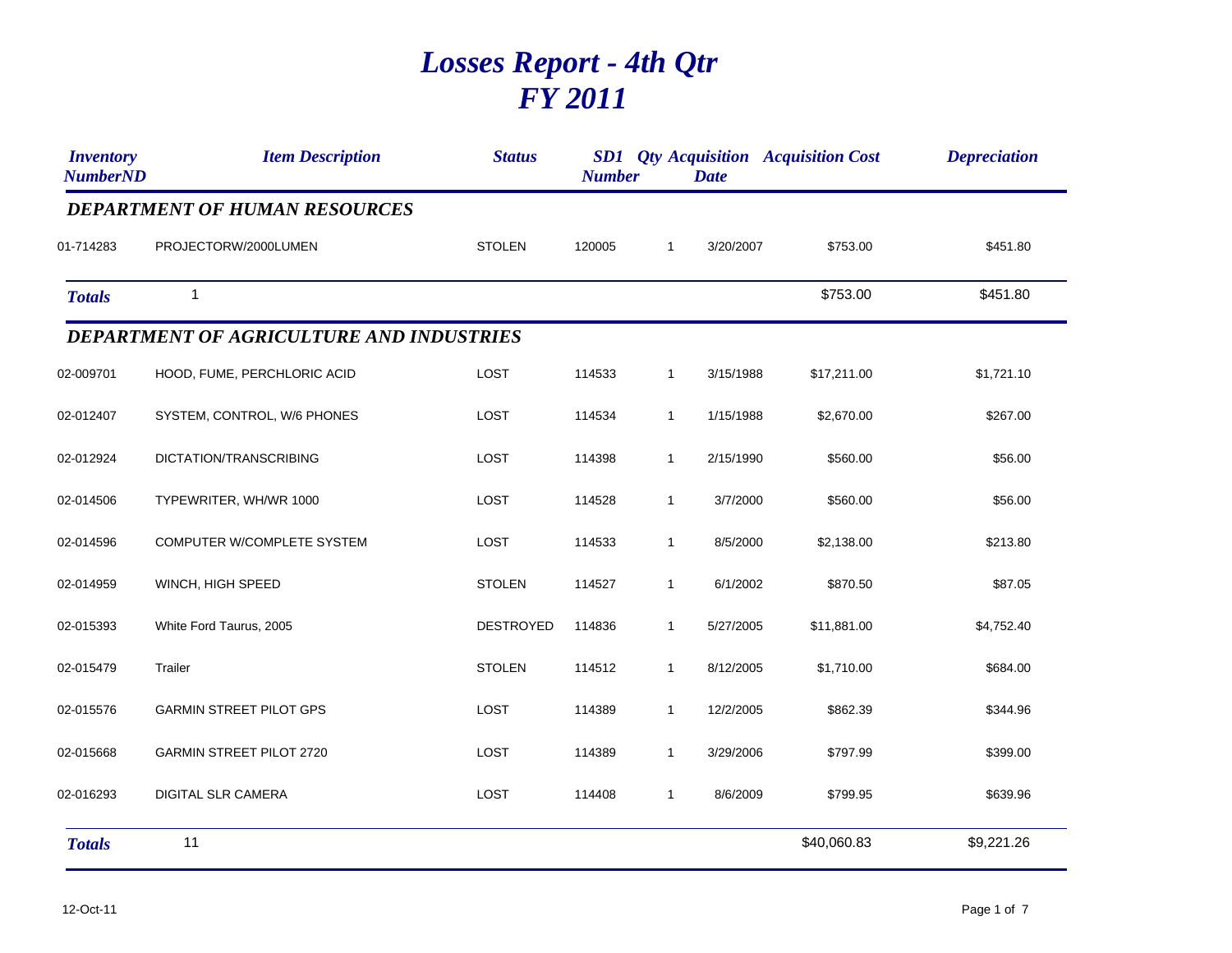| <b>Inventory</b><br><b>NumberND</b> | <b>Item Description</b>             | <b>Status</b>    | <b>Number</b> |              | <b>Date</b> | <b>SD1</b> Qty Acquisition Acquisition Cost | <b>Depreciation</b> |
|-------------------------------------|-------------------------------------|------------------|---------------|--------------|-------------|---------------------------------------------|---------------------|
| <b>ABC BOARD</b>                    |                                     |                  |               |              |             |                                             |                     |
| 04-101711                           | TOOL SET W/BOX, AUTOMOTIVE          | <b>STOLEN</b>    | 114906        | $\mathbf{1}$ | 7/9/2009    | \$974.72                                    | \$779.78            |
| <b>Totals</b>                       | $\mathbf{1}$                        |                  |               |              |             | \$974.72                                    | \$779.78            |
|                                     | <b>DEPARTMENT OF PUBLIC HEALTH</b>  |                  |               |              |             |                                             |                     |
| 23-062989                           | CART MASTER DOLLY (HANDTRUCK)       | <b>STOLEN</b>    | 113843        | $\mathbf{1}$ | 5/21/1997   | \$668.00                                    | \$66.80             |
| 23-076217                           | Projector                           | <b>STOLEN</b>    | 113740        | $\mathbf{1}$ | 6/1/2005    | \$1,584.66                                  | \$633.86            |
| 23-076386                           | Trailer, Enclosed, 2 door           | <b>DESTROYED</b> | 113893        | $\mathbf{1}$ | 9/20/2005   | \$2,994.00                                  | \$1,197.60          |
| 23-076403                           | Trailer, Enclosed, 1 door           | <b>DESTROYED</b> | 113893        | $\mathbf{1}$ | 9/20/2005   | \$2,833.00                                  | \$1,133.20          |
| 23-076673                           | Generator, Heavy Duty               | <b>DESTROYED</b> | 113894        | $\mathbf{1}$ | 9/21/2005   | \$1,388.00                                  | \$555.20            |
| 23-076674                           | Generator, Heavy Duty               | DESTROYED        | 113894        | 1            | 9/21/2005   | \$1,388.00                                  | \$555.20            |
| 23-076675                           | Generator, Heavy Duty               | <b>DESTROYED</b> | 113894        | $\mathbf{1}$ | 9/21/2005   | \$1,388.00                                  | \$555.20            |
| 23-076676                           | Generator, Heavy Duty               | <b>DESTROYED</b> | 113894        | $\mathbf{1}$ | 9/21/2005   | \$1,388.00                                  | \$555.20            |
| <b>Totals</b>                       | 8                                   |                  |               |              |             | \$13,631.66                                 | \$5,252.26          |
|                                     | <b>DEPARTMENT OF TRANSPORTATION</b> |                  |               |              |             |                                             |                     |
| HD-079085                           | COMPUTER, LAPTOP                    | <b>STOLEN</b>    | AM11192       | $\mathbf{1}$ | 9/30/2005   | \$2,395.12                                  | \$958.05            |
| SG-055527                           | ADAPTER, AC                         | <b>STOLEN</b>    | AM11193       | $\mathbf{1}$ | 9/4/1997    | \$527.00                                    | \$52.70             |
| SG-070248                           | SAW, CONCRETE                       | <b>STOLEN</b>    | AM11187       | $\mathbf{1}$ | 8/21/2006   | \$829.00                                    | \$414.50            |
| <b>Totals</b>                       | $\mathbf{3}$                        |                  |               |              |             | \$3,751.12                                  | \$1,425.25          |

*DEPARTMENT OF INDUSTRIAL RELATIONS*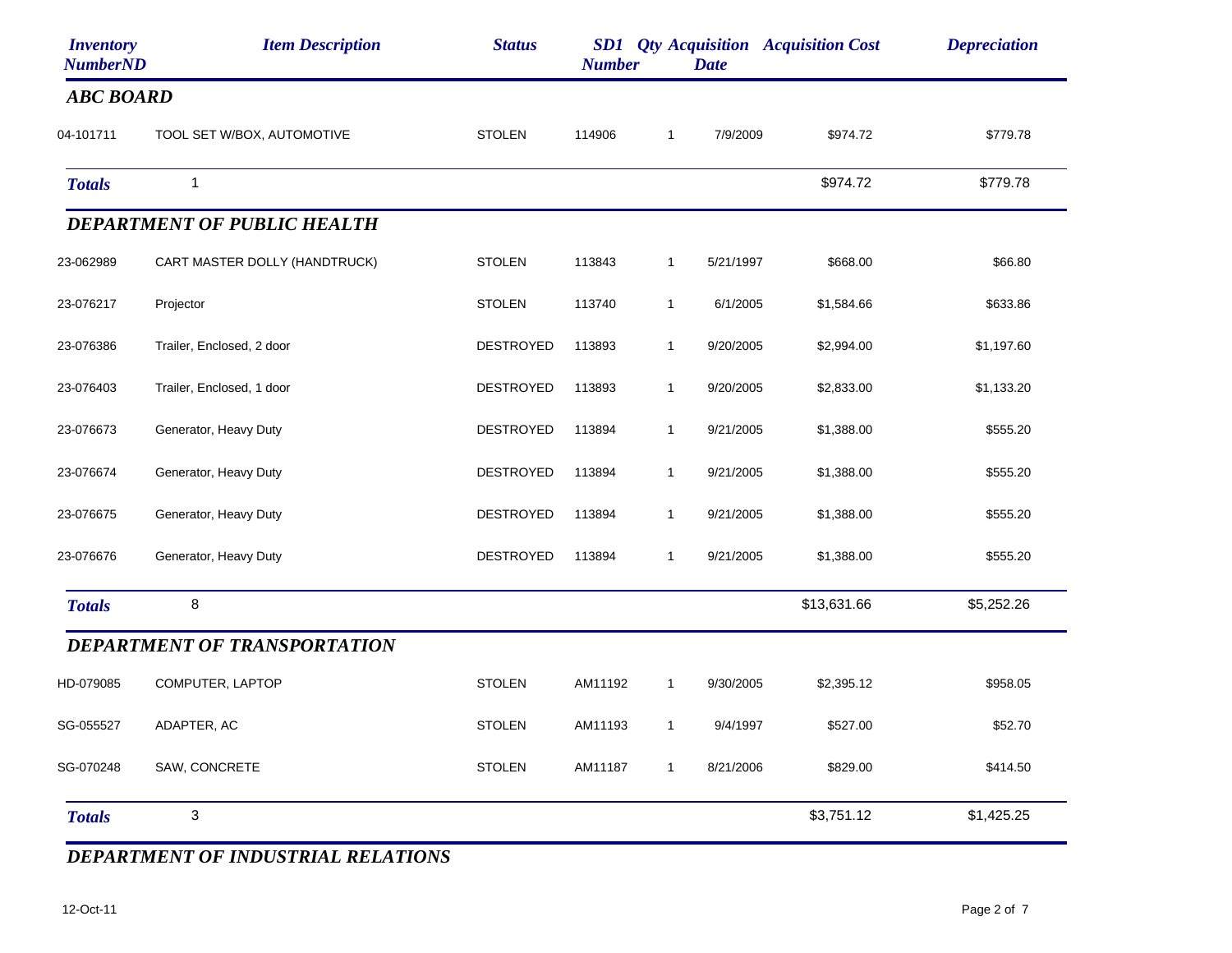| <b>Inventory</b><br><b>NumberND</b> | <b>Item Description</b>                    | <b>Status</b>    | <b>Number</b> |              | <b>Date</b> | <b>SD1</b> Qty Acquisition Acquisition Cost | <b>Depreciation</b> |
|-------------------------------------|--------------------------------------------|------------------|---------------|--------------|-------------|---------------------------------------------|---------------------|
| 25-051259                           | MICROCOMPUTER GATEWAY E3200-350            | LOST             | 113705        | $\mathbf{1}$ | 11/18/1998  | \$1,479.00                                  | \$147.90            |
| 25-056055                           | PERSONAL COMPUTER                          | LOST             | 114217        | $\mathbf{1}$ | 5/28/2004   | \$831.58                                    | \$249.47            |
| <b>Totals</b>                       | $\overline{c}$                             |                  |               |              |             | \$2,310.58                                  | \$397.37            |
|                                     | <b>BOARD OF PARDONS AND PAROLES</b>        |                  |               |              |             |                                             |                     |
| 31-010514                           | LAPTOP, DELL D820                          | <b>STLEN</b>     | 114971        | $\mathbf{1}$ | 7/24/2006   | \$1,551.03                                  | \$775.52            |
| 31-012005                           | GLOCK 23 40 CALIBER SEMI-AUTOMATIC PISTOL  | <b>STOLEN</b>    | 114991        | $\mathbf{1}$ | 3/9/2010    | \$357.00                                    | \$321.30            |
| <b>Totals</b>                       | 2                                          |                  |               |              |             | \$1,908.03                                  | \$1,096.82          |
|                                     | <b>ALABAMA DEPARTMENT OF PUBLIC SAFETY</b> |                  |               |              |             |                                             |                     |
| 35-066777                           | PISTOL S/A .40 CAL GLOCK 22"               | <b>STOLEN</b>    | 114882        | $\mathbf{1}$ | 1/12/2006   | \$421.00                                    | \$210.50            |
| 35-072230                           | CPU LAPTOP PANASONIC TOUGHBOOK             | <b>STOLEN</b>    | 114194        | $\mathbf{1}$ | 9/18/2007   | \$3,683.00                                  | \$2,209.80          |
| <b>Totals</b>                       | $\overline{c}$                             |                  |               |              |             | \$4,104.00                                  | \$2,420.30          |
|                                     | <b>ALABAMA STATE DOCKS AUTHORITY</b>       |                  |               |              |             |                                             |                     |
| 47-010205                           | CHAIR, HICKORY EXEC. BROWN LEATH           | LOST             | 114936        | $\mathbf{1}$ | 4/1/1993    | \$739.00                                    | \$73.90             |
| 47-032007                           | RADIO GP350 VHF 1/5WT 16CH 146             | LOST             | 114936        | $\mathbf{1}$ | 3/25/2000   | \$681.00                                    | \$68.10             |
| 47-033394                           | <b>RADIO</b>                               | LOST             | 114936        | $\mathbf{1}$ | 1/8/2007    | \$1,699.04                                  | \$1,019.42          |
| <b>Totals</b>                       | 3                                          |                  |               |              |             | \$3,119.04                                  | \$1,161.42          |
|                                     | <b>DEPARTMENT OF CONSERVATION</b>          |                  |               |              |             |                                             |                     |
| 54-013665                           | SAFE 26X26 DIEBLD                          | <b>DESTROYED</b> | 113917        | $\mathbf{1}$ | 3/15/1973   | \$671.00                                    | \$67.10             |
| 54-051766                           | <b>CASH REGISTER</b>                       | DESTROYED        | 113917        | $\mathbf{1}$ | 7/15/1983   | \$600.00                                    | \$60.00             |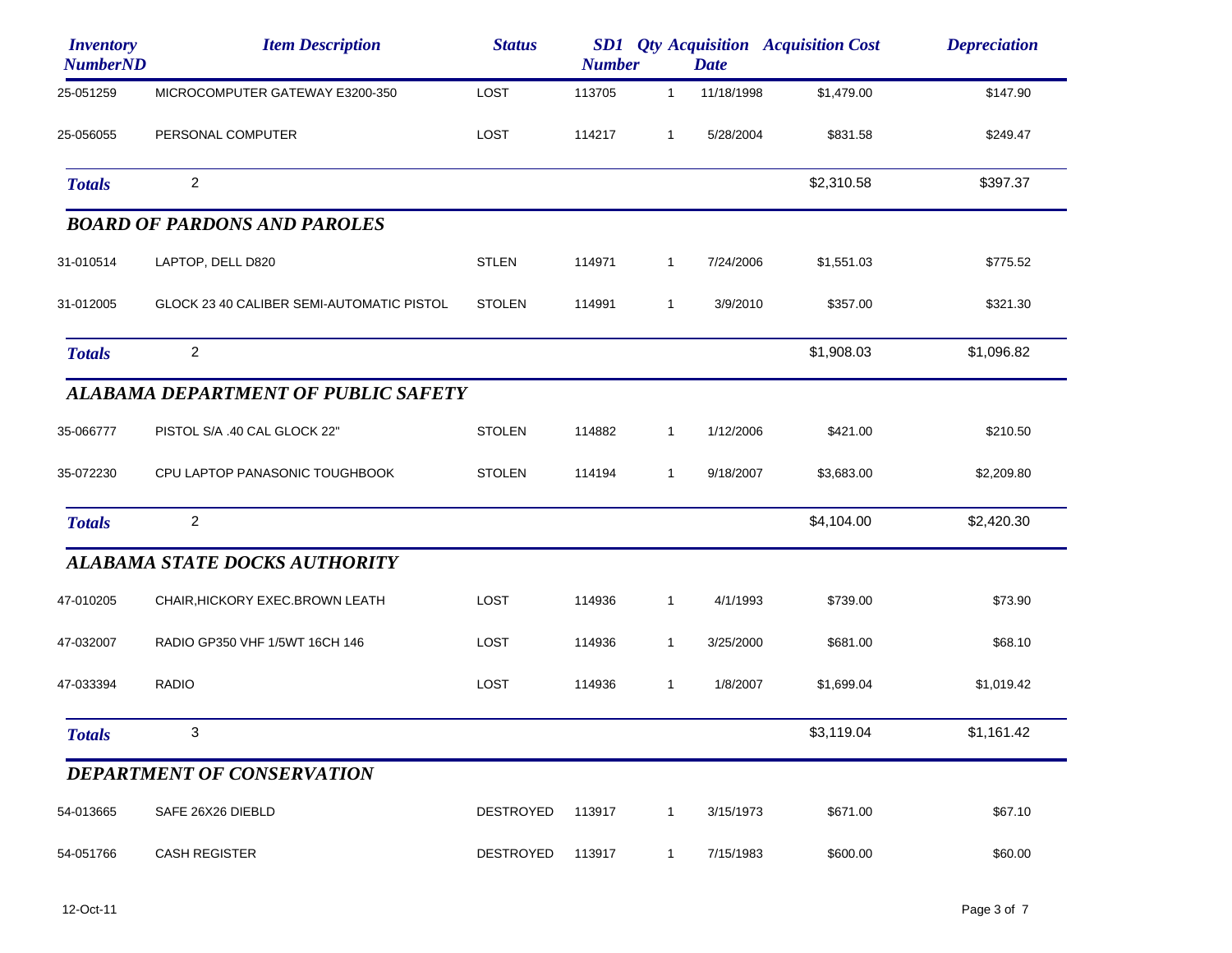| <b>Item Description</b>         | <b>Status</b>    |        |              | <b>Date</b>   |             | <b>Depreciation</b>                         |
|---------------------------------|------------------|--------|--------------|---------------|-------------|---------------------------------------------|
| RADIO MOBILE 16 CHANNEL         | <b>DESTROYED</b> | 113917 | $\mathbf{1}$ | 6/15/1990     | \$592.00    | \$59.20                                     |
| COMPUTER OPTIPLEX 755 MINITOWER | <b>DESTROYED</b> | 113917 | $\mathbf{1}$ | 7/29/2008     | \$639.00    | \$447.30                                    |
| SERVER COMPUTER                 | <b>DESTROYED</b> | 113917 | $\mathbf{1}$ | 12/12/2008    | \$9,056.00  | \$6,339.20                                  |
| CANOE GRUMMAN ALUMINUM          | <b>DESTROYED</b> | 114479 | $\mathbf{1}$ | 6/15/1992     | \$560.00    | \$56.00                                     |
| CANOE GRUMMAN ALUMINUM          | <b>DESTROYED</b> | 114479 | $\mathbf{1}$ | 6/15/1992     | \$560.00    | \$56.00                                     |
| GOLF CART GAS 4 CYCLE           | <b>DESTROYED</b> | 114479 | $\mathbf{1}$ | 12/7/2001     | \$2,557.22  | \$255.72                                    |
| GOLF CART GAS 4 CYCLE           | <b>DESTROYED</b> | 114479 | $\mathbf{1}$ | 12/7/2001     | \$2,557.22  | \$255.72                                    |
| GOLF CART GAS 4 CYCLE           | <b>DESTROYED</b> | 114479 | $\mathbf{1}$ | 12/7/2001     | \$2,557.22  | \$255.72                                    |
| <b>GOLF CART GAS 4 CYCLE</b>    | <b>DESTROYED</b> | 114479 | $\mathbf{1}$ | 12/7/2001     | \$2,557.22  | \$255.72                                    |
| GOLF CART GAS 4 CYCLE           | <b>DESTROYED</b> | 114479 | $\mathbf{1}$ | 12/7/2001     | \$2,557.22  | \$255.72                                    |
| COMPUTER LAPTOP DELL 1200       | <b>DESTROYED</b> | 113917 | $\mathbf{1}$ | 9/18/2006     | \$650.00    | \$325.00                                    |
| TRIPLEX UNIT                    | <b>DESTROYED</b> | 114690 | $\mathbf{1}$ | 7/15/1981     | \$515.00    | \$51.50                                     |
| TRIPLEX UNIT 293 A6 YOUNG       | <b>DESTROYED</b> | 114690 | $\mathbf{1}$ | 7/15/1981     | \$515.00    | \$51.50                                     |
| <b>RADIO W/CHARGER</b>          | <b>LOST</b>      | 113945 | $\mathbf{1}$ | 3/3/1999      | \$526.93    | \$52.69                                     |
| BUILDING UTILITY 12X20 WOOD W/  | <b>DESTROYED</b> | 114060 | $\mathbf{1}$ | 1/11/1999     | \$2,405.00  | \$240.50                                    |
| <b>CAMERA VIDEO</b>             | <b>LOST</b>      | 114505 | $\mathbf{1}$ | 7/31/2008     | \$705.95    | \$494.17                                    |
| <b>PROJECTOR</b>                | <b>DESTROYED</b> | 113951 | $\mathbf{1}$ | 3/4/2008      | \$1,358.75  | \$951.13                                    |
| 19                              |                  |        |              |               | \$32,140.73 | \$10,529.89                                 |
|                                 |                  |        |              | <b>Number</b> |             | <b>SD1</b> Qty Acquisition Acquisition Cost |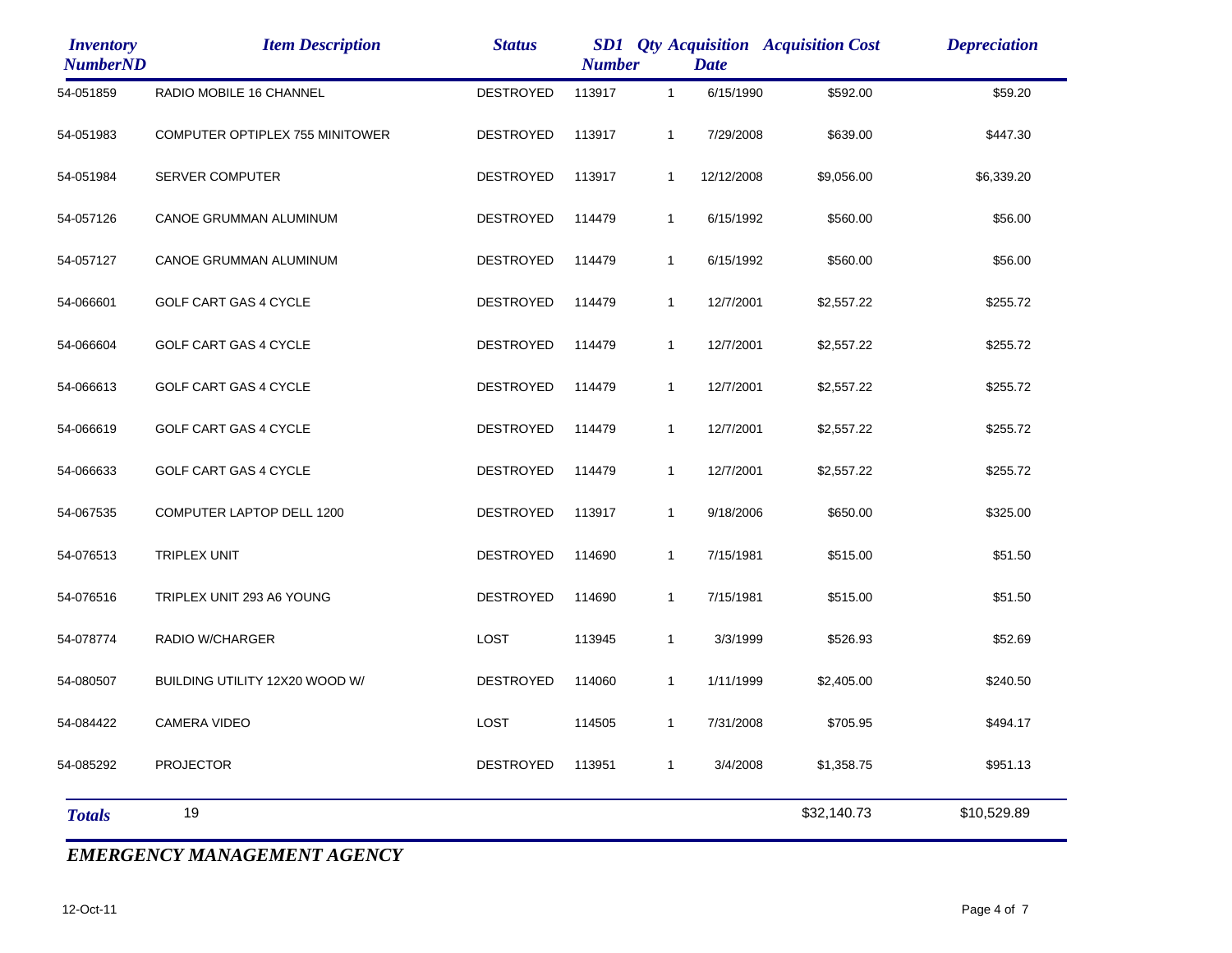| <b>Inventory</b><br><b>NumberND</b> | <b>Item Description</b>                              | <b>Status</b>    | <b>Number</b> |              | <b>Date</b> | <b>SD1</b> <i>Qty Acquisition Acquisition Cost</i> | <b>Depreciation</b> |
|-------------------------------------|------------------------------------------------------|------------------|---------------|--------------|-------------|----------------------------------------------------|---------------------|
| 57-004866                           | Computer, Dell, GX620, Optiplex                      | LOST             | 114337        | $\mathbf{1}$ | 12/27/2005  | \$1,575.00                                         | \$630.00            |
| 57-005779                           | SUV, Chevrolet Tahoe, 2008                           | <b>DESTROYED</b> | 113829        | $\mathbf{1}$ | 9/16/2010   | \$14,000.00                                        | \$12,600.00         |
| <b>Totals</b>                       | $\overline{2}$                                       |                  |               |              |             | \$15,575.00                                        | \$13,230.00         |
|                                     | <b>ALABAMA DEPARTMENT OF FORENSIC SCIENCES</b>       |                  |               |              |             |                                                    |                     |
| 61-003995                           | COT ROLL-IN MORTUARY W/LON                           | <b>DESTROYED</b> | 114529        | $\mathbf{1}$ | 12/15/1985  | \$591.00                                           | \$59.10             |
| <b>Totals</b>                       | 1                                                    |                  |               |              |             | \$591.00                                           | \$59.10             |
|                                     | ALABAMA DEPARTMENT OF ECONOMIC AND COMMUNITY AFFAIRS |                  |               |              |             |                                                    |                     |
| 64-006120                           | Laptop                                               | LOST             | 115019        | $\mathbf{1}$ | 10/27/2004  | \$2,371.00                                         | \$711.30            |
| 64-006321                           | Laptop                                               | LOST             | 115020        | $\mathbf{1}$ | 4/25/2006   | \$1,551.03                                         | \$775.52            |
| <b>Totals</b>                       | $\boldsymbol{2}$                                     |                  |               |              |             | \$3,922.03                                         | \$1,486.82          |
|                                     | <b>ALABAMA PUBLIC TELEVISION</b>                     |                  |               |              |             |                                                    |                     |
| 73-999757                           | SCANNER-MICROTEK SCANMAKER 9800 XL                   | LOST             | 114742        | $\mathbf{1}$ | 1/14/2004   | \$1,449.95                                         | \$434.99            |
| <b>Totals</b>                       | 1                                                    |                  |               |              |             | \$1,449.95                                         | \$434.99            |
|                                     | <b>ALABAMA ETHICS COMMISSION</b>                     |                  |               |              |             |                                                    |                     |
| 82-000741                           | 2007 DODGE CHARGER                                   | <b>DESTROYED</b> | 114036        | $\mathbf{1}$ | 4/12/2007   | \$19,235.00                                        | \$11,541.00         |
| <b>Totals</b>                       |                                                      |                  |               |              |             | \$19,235.00                                        | \$11,541.00         |
| <b>YOUTH SERVICES</b>               |                                                      |                  |               |              |             |                                                    |                     |
| 83-055546                           | HP LAPTOP COMPUTER 6730s                             | DESTROYED        | 114014        | $\mathbf{1}$ | 6/16/2009   | \$967.00                                           | \$773.60            |
| <b>Totals</b>                       | $\mathbf{1}$                                         |                  |               |              |             | \$967.00                                           | \$773.60            |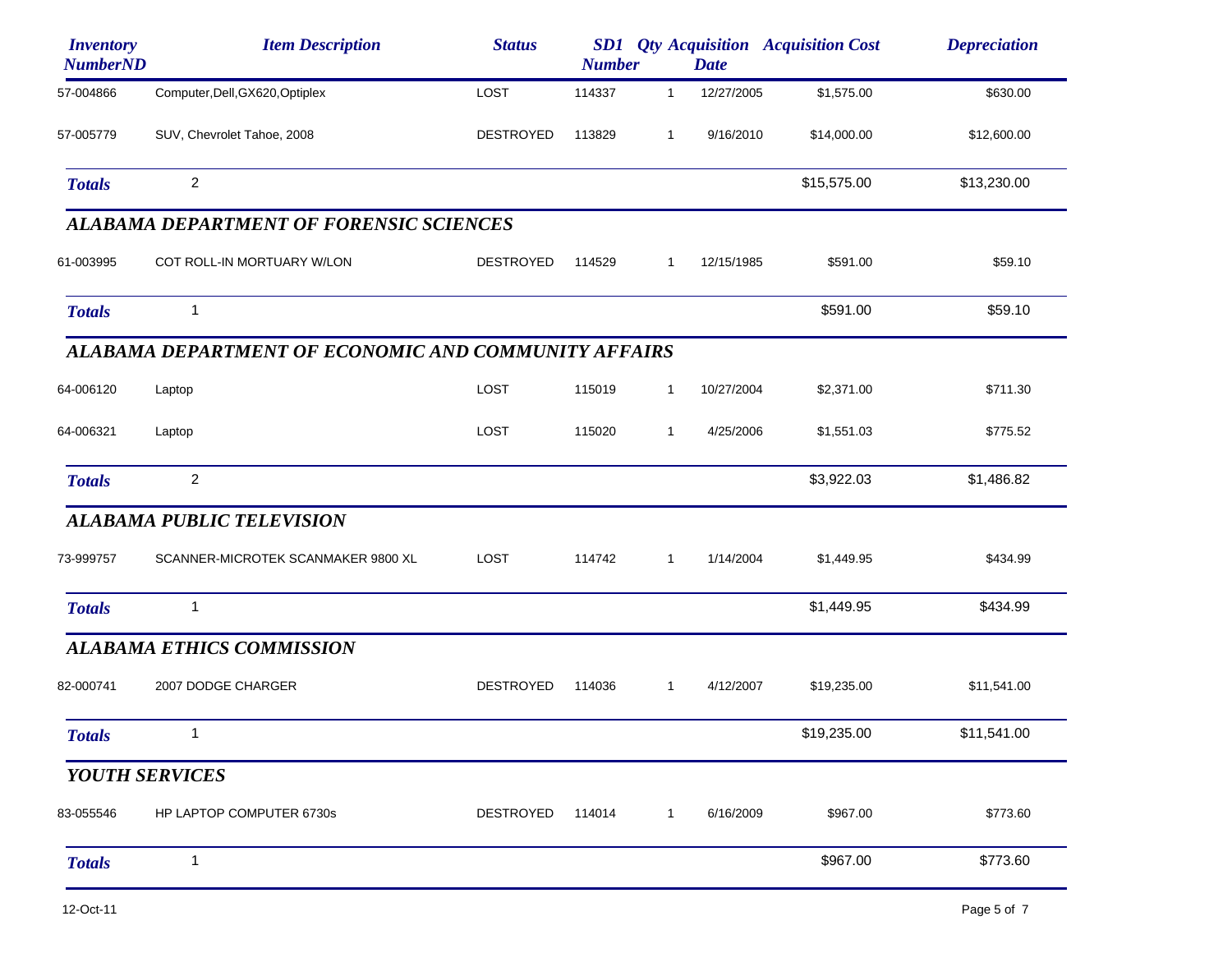| <b>Inventory</b><br><b>NumberND</b> | <b>Item Description</b>                                | <b>Status</b>    | <b>Number</b> |              | <b>Date</b> | <b>SD1</b> Qty Acquisition Acquisition Cost | <b>Depreciation</b> |
|-------------------------------------|--------------------------------------------------------|------------------|---------------|--------------|-------------|---------------------------------------------|---------------------|
|                                     | <b>OFFICE OF PROSECUTION SERVICES</b>                  |                  |               |              |             |                                             |                     |
| AP-000919                           | <b>DESKTOP COMPUTER</b>                                | LOST             | 114284        | $\mathbf 1$  | 9/12/2002   | \$1,362.00                                  | \$136.20            |
| AP-000919                           | Desktop Computer                                       | LOST             | 114284        | $\mathbf{1}$ | 9/12/2002   | \$1,362.00                                  | \$136.20            |
| AP-000920                           | INSPIRON 4150 LAPTOP COMPUTER                          | <b>LOST</b>      | 114284        | $\mathbf{1}$ | 9/10/2002   | \$2,011.00                                  | \$201.10            |
| AP-000920                           | Inspiron 4150 Laptop Computer                          | LOST             | 114284        | $\mathbf{1}$ | 9/10/2002   | \$2,011.00                                  | \$201.10            |
| AP-000922                           | <b>Visual Presenter</b>                                | LOST             | 114284        | $\mathbf{1}$ | 9/10/2002   | \$1,259.00                                  | \$125.90            |
| AP-000922                           | <b>VISUAL PRESENTER</b>                                | <b>LOST</b>      | 117284        | $\mathbf{1}$ | 9/10/2002   | \$1,259.00                                  | \$125.90            |
| <b>Totals</b>                       | 6                                                      |                  |               |              |             | \$9,264.00                                  | \$926.40            |
|                                     | <b>GOV'S OFF. ON NATIONAL &amp; COMMUNITY SERVICES</b> |                  |               |              |             |                                             |                     |
| BN-000061                           | CPU--Marguerite Long                                   | LOST             | 113823        | $\mathbf 1$  | 12/1/2005   | \$968.00                                    | \$387.20            |
| <b>Totals</b>                       | $\mathbf 1$                                            |                  |               |              |             | \$968.00                                    | \$387.20            |
|                                     | <b>ALABAMA DEPARTMENT OF REHABILITATION SERVICES</b>   |                  |               |              |             |                                             |                     |
| RS-104063                           | 35" PRONE STANDER/51 LB.                               | <b>DESTROYED</b> | 114907        | $\mathbf{1}$ | 9/1/1994    | \$535.00                                    | \$53.50             |
| RS-104461                           | <b>MICROWAVE</b>                                       | LOST             | 114910        | $\mathbf{1}$ | 11/1/1976   | \$629.00                                    | \$62.90             |
| RS-105184                           | AUDITORY ASSISTANCE KIT                                | LOST             | 114921        | $\mathbf{1}$ | 9/1/1995    | \$880.00                                    | \$88.00             |
| RS-106979                           | REFRIGERATOR. BEP                                      | LOST             | 114888        | $\mathbf{1}$ | 8/1/1989    | \$559.00                                    | \$55.90             |
| RS-108711                           | <b>ICE MACHINE</b>                                     | LOST             | 114907        | $\mathbf 1$  | 11/25/1996  | \$3,006.00                                  | \$300.60            |
| RS-111329                           | <b>MICROWAVE</b>                                       | LOST             | 114910        | $\mathbf{1}$ | 7/17/1996   | \$678.00                                    | \$67.80             |
| RS-112565                           | SINK 3-COMPRTMNT W/DRAINBOARDS                         | <b>DESTROYED</b> | 112659        | $\mathbf{1}$ | 4/16/1998   | \$2,067.00                                  | \$206.70            |